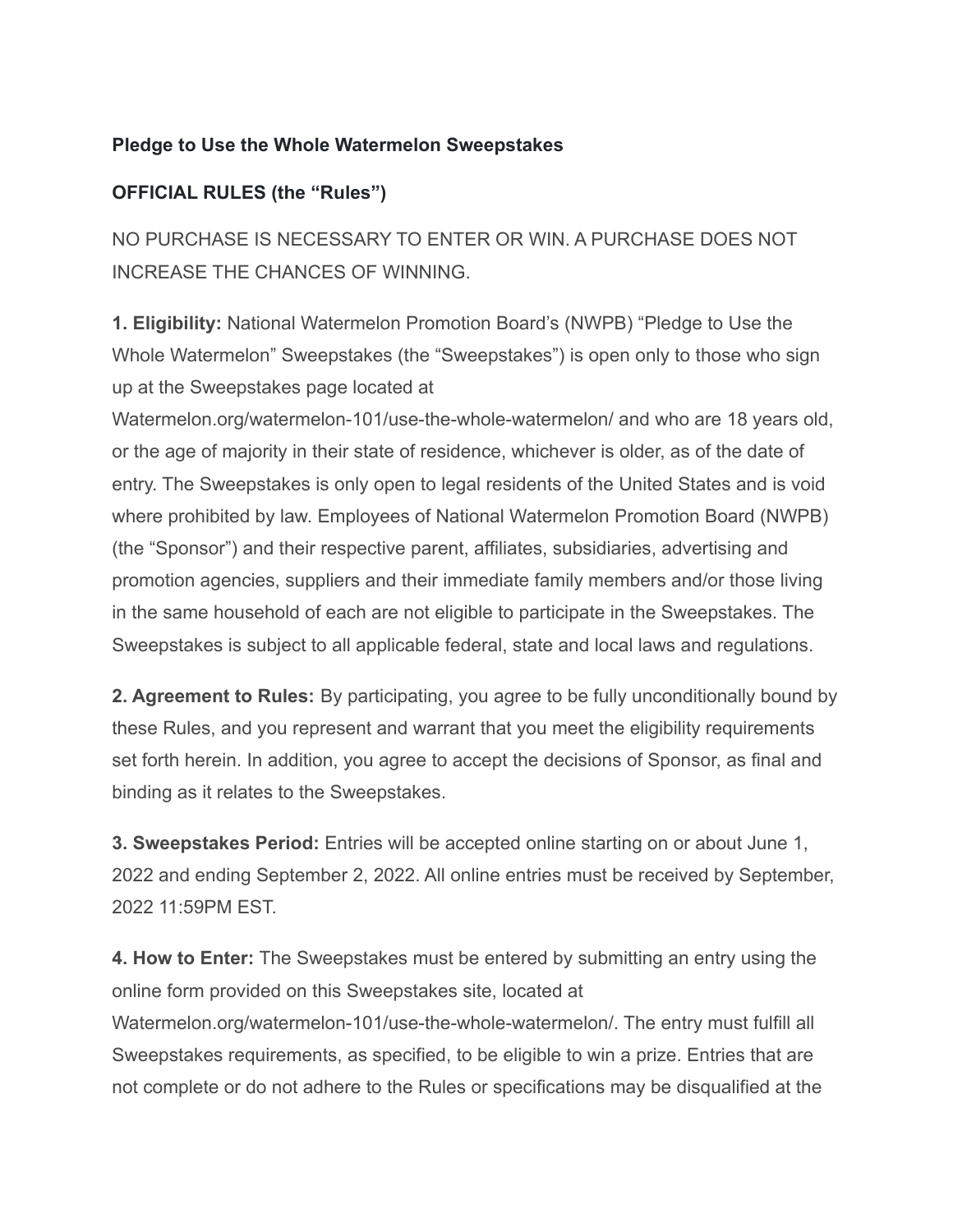sole discretion of Sponsor. You may enter only once and you must fill in the information requested. You may not enter more times than indicated by using multiple email addresses, identities or devices in an attempt to circumvent the Rules. If you use fraudulent methods or otherwise attempt to circumvent the Rules your submission may be removed from eligibility at the sole discretion of Sponsor.

**5. Prizes:** Thirteen (13) Weekly Winners will receive a prize pack consisting of Watermelon Swag (ARV \$25). Total ARV of all prizes being awarded: \$325. Actual/appraised value may differ at time of prize award. The specifics of the prize shall be solely determined by the Sponsor. No cash or other prize substitution permitted except at Sponsor's discretion. The prize is nontransferable. Any and all prize related expenses, including without limitation any and all federal, state, and/or local taxes shall be the sole responsibility of the winner. Acceptance of prize constitutes permission for Sponsor to use winner's name, likeness, and entry for purposes of advertising and trade without further compensation, unless prohibited by law.

**6. Odds:** The odds of winning depend on the number of eligible entries received.

**7. Winner selection and notification:** One (1) Weekly Winner of the Sweepstakes will be selected each week in random drawings under the supervision of the Sponsor. Winners will be notified via email to the email address they entered the Sweepstakes within five (5) days following the winner selection. Sponsor shall have no liability for a winner's failure to receive notices due to winners' spam, junk e-mail or other security settings or for winners' provision of incorrect or otherwise non-functioning contact information. If the selected winner cannot be contacted, is ineligible, fails to claim the prize within seventy two (72) hours from the time award notification was sent, or fails to timely return a completed and executed declaration and releases as required, prize may be forfeited and an alternate winner selected.

The receipt by winner of the prize offered in this Sweepstakes is conditioned upon compliance with any and all federal and state laws and regulations. ANY VIOLATION OF THESE RULES BY ANY WINNER (AT SPONSOR'S SOLE DISCRETION) WILL RESULT IN SUCH WINNER'S DISQUALIFICATION AS WINNER OF THE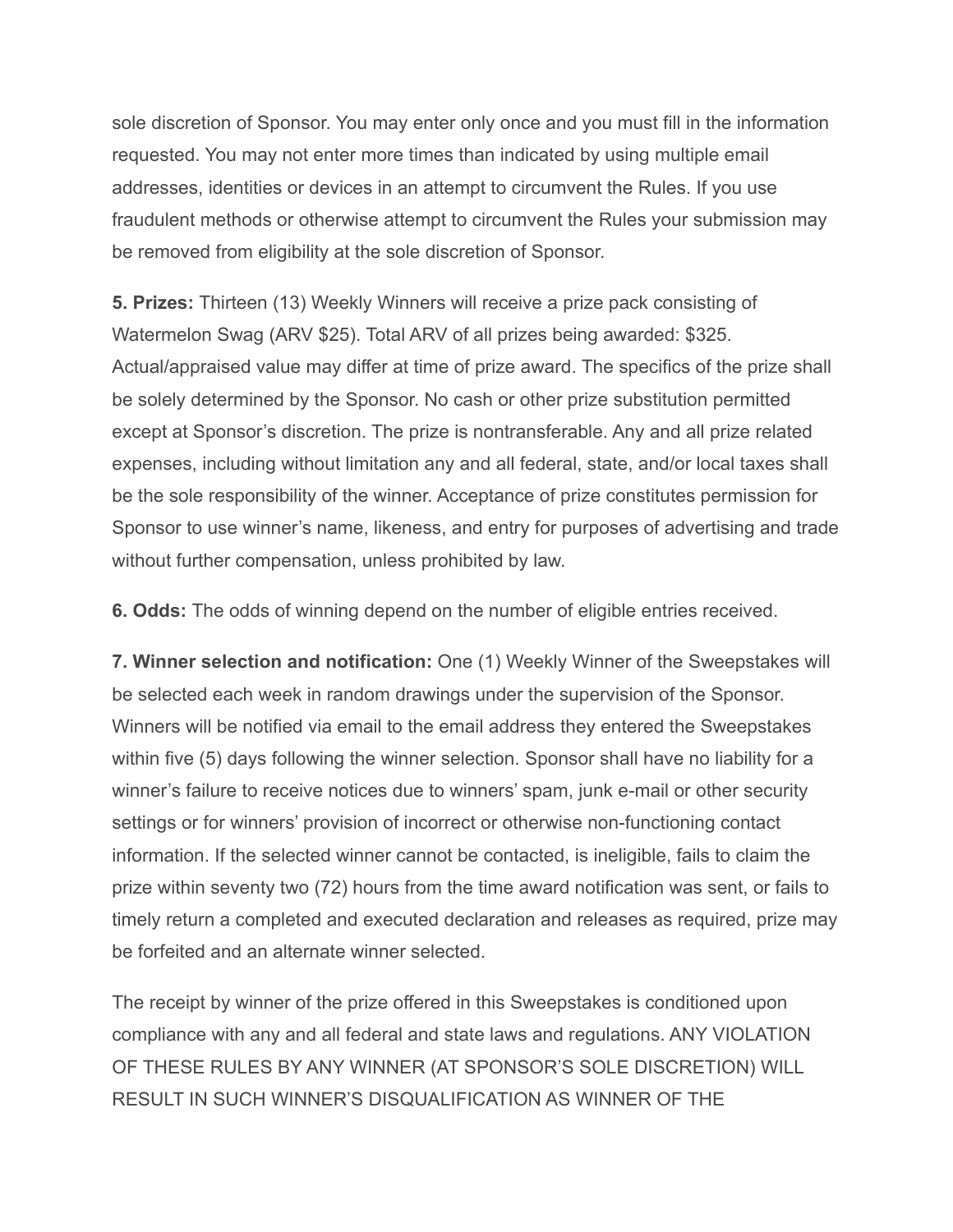## SWEEPSTAKES AND ALL PRIVILEGES AS WINNER WILL BE IMMEDIATELY TERMINATED.

**8. Rights Granted by you:** By entering this Sweepstakes you understand that Sponsor, anyone acting on behalf of Sponsor, or its respective licensees, successors and assigns will have the right, where permitted by law, without any further notice, review or consent to print, publish, broadcast, distribute, and use, worldwide in any media now known or hereafter in perpetuity and throughout the World, your entry, including, without limitation, the entry and winner's name, portrait, picture, voice, likeness, image or statements about the Sweepstakes, and biographical information as news, publicity or information and for trade, advertising, public relations and promotional purposes without any further compensation.

**9. Terms:** Sponsor reserves the right, in its sole discretion to cancel, terminate, modify or suspend the Sweepstakes should (in its sole discretion) a virus, bugs, non-authorized human intervention, fraud or other causes beyond its control corrupt or affect the administration, security, fairness or proper conduct of the Sweepstakes. In such a case, Sponsor may select the recipients from all eligible entries received prior to and/or after (if appropriate) the action taken by Sponsor. Sponsor reserves the right at its sole discretion to disqualify any individual who tampers or attempts to tamper with the entry process or the operation of the Sweepstakes or website or violates these Rules. Sponsor has the right, in its sole discretion, to maintain the integrity of the Sweepstakes, to void entries for any reason, including, but not limited to; multiple entries from the same user from different IP addresses; multiple entries from the same computer in excess of that allowed by Sweepstakes Rules; or the use of bots, macros or scripts or other technical means for entering.

Any attempt by an entrant to deliberately damage any web site or undermine the legitimate operation of the Sweepstakes may be a violation of criminal and civil laws and should such an attempt be made, Sponsor reserves the right to seek damages from any such person to the fullest extent permitted by law.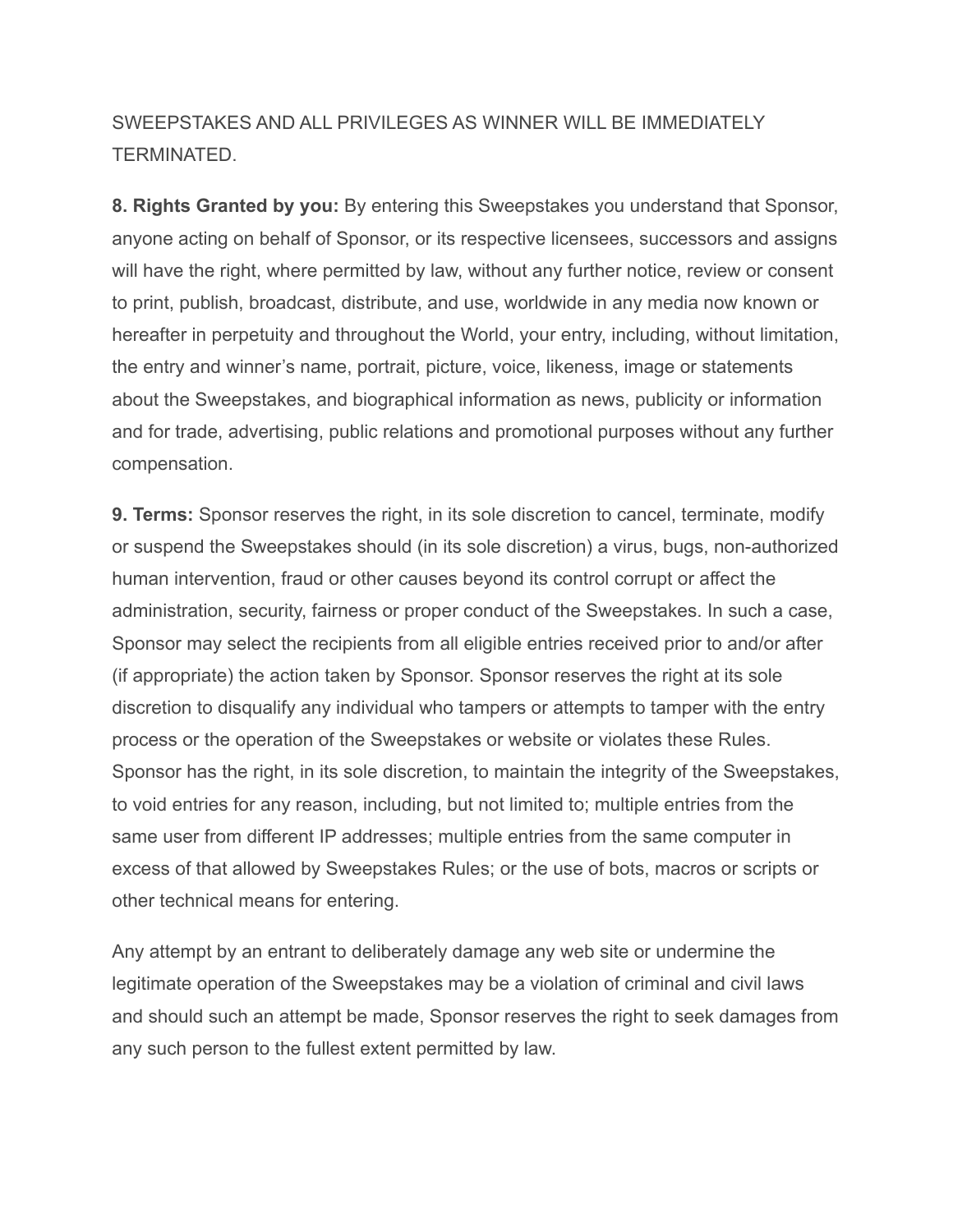When entering the Sweepstakes, you may opt-in to to receive email newsletters periodically from Sponsor by selecting the optional checkbox. You can opt-out of receiving this communication at any time by clicking the unsubscribe link in the newsletter.

**10. Limitation of Liability:** By entering you agree to release and hold harmless Sponsor, its subsidiaries, affiliates, advertising and promotion agencies, partners, representatives, agents, successors, assigns, employees, officers and directors from any liability, illness, injury, death, loss, litigation, claim or damage that may occur, directly or indirectly, whether caused by negligence or not, from (i) such entrant's participation in the Sweepstakes and/or his/her acceptance, possession, use, or misuse of any prize or any portion thereof, (ii) technical failures of any kind, including but not limited to the malfunctioning of any computer, cable, network, hardware or software; (iii) the unavailability or inaccessibility of any transmissions or telephone or Internet service; (iv) unauthorized human intervention in any part of the entry process or the Sweepstakes; (v) electronic or human error which may occur in the administration of the Sweepstakes or the processing of entries.

**11. Disputes:** THIS SWEEPSTAKES IS GOVERNED BY THE LAWS OF THE UNITED STATES AND FLORIDA, WITHOUT RESPECT TO CONFLICT OF LAW DOCTRINES. As a condition of participating in this Sweepstakes, participant agrees that any and all disputes which cannot be resolved between the parties, and causes of action arising out of or connected with this Sweepstakes, shall be resolved individually, without resort to any form of class action, exclusively before a court located in Florida having jurisdiction; provided that any and all disputes, claims and causes of action arising out of or connected with the intellectual property of NWPB, shall be resolved individually, without resort to any form of class action, shall be governed and construed in accordance with the laws of the state of Florida and in the event of any dispute, all entrants irrevocably consent to the jurisdiction of the state and federal courts located in Florida to resolve such disputes. Further, in any such dispute, under no circumstances will participant be permitted to obtain awards for, and hereby waives all rights to claim punitive, incidental, or consequential damages, including reasonable attorneys' fees, other than participant's